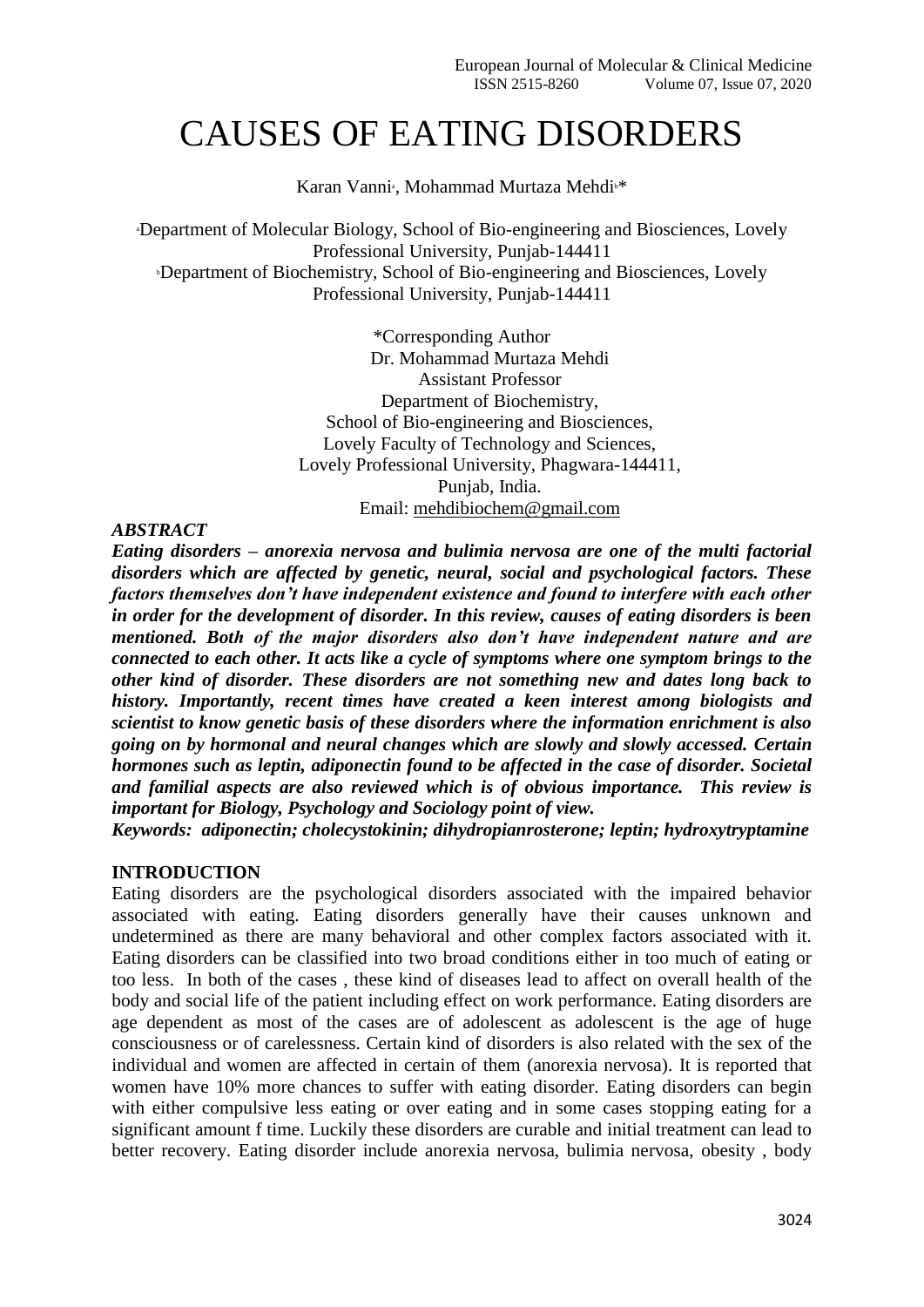dysmorphic disorder which ultimate lead to anorexia nervosa and binge eating would certainly lead to bulimia nervosa(Bruch and Bruch ,1973).

| SYMPTOMS OF ANOREXIA NERVOSA                 | SYMPTOMS OF BULIMIA NERVOSA                   |
|----------------------------------------------|-----------------------------------------------|
| Over exercise                                | Over exercise and usage of laxatives          |
| Less eating, over dieting and in some cases  | Over eating and then forceful vomiting (      |
| vomiting (rare)                              | binge and purge)                              |
| Cognitive biasness towards food including    | Cognitive biasness including over eating for  |
| lying patterns and avoidance even for having | stress reduction. Considering food to be      |
| conversation regarding food                  | ultimate stress reliever and then vomiting it |
|                                              | out of fear.                                  |
|                                              |                                               |
| Calorie obsession                            | Calorie obsession (latter stages)             |
| Thinning of body, reduction of BMI (Body     | Obesity and increment of BMI (body mass       |
| mass index)                                  | index)                                        |
| Fatigue, swelling in arm and legs            | Fatigue, too much fat around the body         |
| Reduction of keratin in hair and thinning    | Discolored teeth, hands with scars along      |
|                                              | with development of chip monk cheeks          |
| Over mirror looking and obsessive thoughts   | Hiding oneself during eating                  |

**Table 1: Symptoms of Eating Disorders (Piggot et al, 1991)**

# **ANOREXIA NERVOSA**

The onset and first report of the disorder started back in 1960 in western societies where middle and upper class women were starve sometimes till death and later bulimia nervosa was reported. Previous records showed women doing similar kind of activity in hellinistic era ( meditteranean history) various women figures dated back in history such as queen of scots and Catherine of heina are found to be affected by a similar kind of disorder. In medical history the earliest description include found to be done by Richard morton but accepted as a medical condition in late 19th century where Ernest-Charles Lasegue and William gull, two of the medical professionals wrote on the disorder simultaneously where making it a global awareness dates back to Hilde bruch ( $20<sup>th</sup>$  century). Anorexia nervosa start with the consciousness about one looks. Most of the women and girls give a lot of importance to their physical appearances. Many people self confidence is dependent on other people perspectives including how people are looking on them and judging them instead of self thoughts and inner self. This onset of emotions initiate to bring the emotions to be thin in case if thinning is the perspective of beauty in the mind of individual. Development of personal desire lead to stress and stress leads to development of an obsession and in certain cases becomes a life threatening situation. Person suffering from this problem always find themselves overweight and can't understand their problem. In this condition patient refuses to have food and as a result does not able to maintain proper weight according to age and height. This can be measured by the aid of body mass index and other parameters. It also result is practicing over exercise and underneath. The condition can further bring out other medical problems including damaging of kidneys, heart failure, osteoporosis, air fall etc. symptoms of anorexia nervosa include loss of weight to greater extent , lying patterns for food , dry skin , fatigue and excessive exercises , swelling of arm and skin and over visualization of oneself in mirror. It is a kind of self deception that is being developed as a result of false self perception and self perception can only be removed by the self. The condition includes less than 85% of the weight which is considered normal as per height and age (Blumberg, 2000, Thomas, 2009).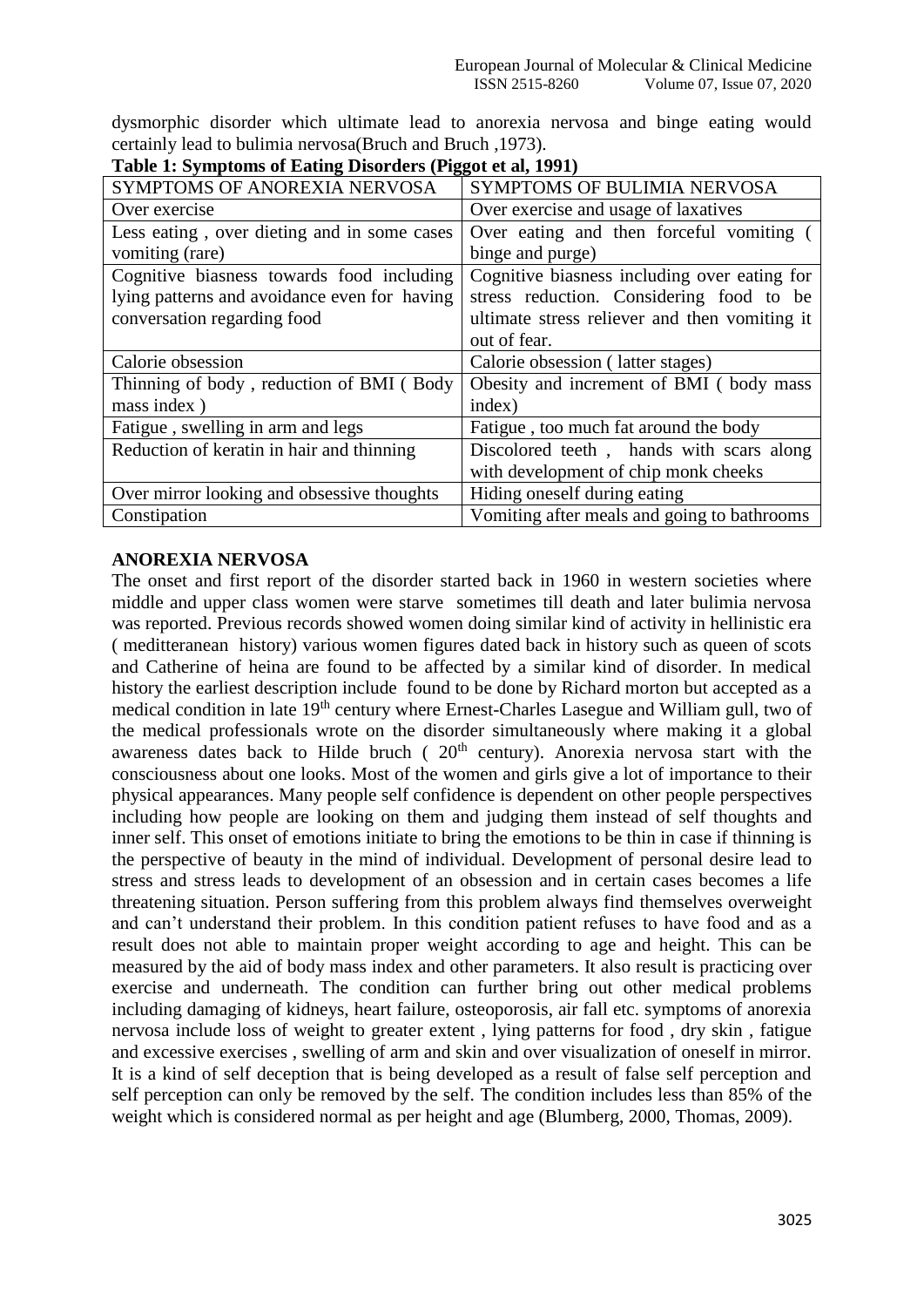# **Causes of Anorexia Nervosa**

Detection of anorexia nervosa is very difficult as in diseases which are associated with psyche has very complex etiology. Generally the disorder is prevalent in adolescent group as this age group is more prone to social influences and biological changes along with psychological. Three of the factors psychological, social and biological found to interact with each other for the development (Poliyy and Harman, 2002).

# **Genetic Factors**

Genome wide association studies shows this disorder to be associated with inheritance. Family, twin and adoption studies also aid in this. Various studies show certain genes which are associated with this are exhibiting linkage. Certain studies show that genes responsible for the disease maybe located on chromosome number 1 and X chromosome. The inheritance is to be shown between 58 to 74 percent. It is well known fact that body mass index passes from parent to progeny along with certain symptoms such as force vomiting , dieting found to show heredity between the ranges of 32 to 70 %. Individual responses toward dietary stimulus actually has genetic determinant which also has association with obesity. Dissatisfaction with oneself is the main onset. Genetic factors contribution to disease not only solely affect and the genetic causes are also affected by the environmental transmission. It is also found that it has susceptibility to twin children (from the observation of skin thickness trait).5 to 10% of probability of the disease transmission to the first generation relatives of the affected person. Studies on various groups of twins (affected) have reported that there is a certain proband of triplet which is found in all of them. Extent of vulnerability for the transmission on genetic basis is still not determined by the scientific community (Skiore, 1988).

# **Thinking Patterns and Neural Development**

People with siblings have likely to develop disorder including single childes which are over protected. Children including lower birth weight are more prone and premature baby to certain extend.It is found that children who does not getting properly nutrition before birth and after the birth are more likely to affect by this disorder. Insecure attachment with the parent including parental anxiety and stress also contribute to the factor. These all factors can be explained by the study of epi genetics which include all notable changes which are caused due to secondary changes in the makeup of human system without genetic alteration Anorexia nervosa is also found to have associated with epigenetic dysfunction. The comparative study of anorexia nervosa and bulimia nervosa has helped in better understanding. However, still the cause on the basis endocrine function is poorly known. It is thought that hypothalamus whose secreted hormones. Patients from anorexia nervosa generally suffer from hydroxytryptamine activity as well as serotonin (Sieger, 2004) Hydroxytryptamine has receptor HT1 A which overall activity get affected. However, these are still found to exist even after the recovery of patient as obsessive nature remains throughout life but later endocrine tests are also showing that recovery from over secretion from hydroxytryptamine activity but the most important hormone affecting is serotonin which needs more studies to be established. It also includes impairment of olfactory receptor including reduction in taste conditioning along with gastric bloating. Development of a kind of less eating addiction is also considered but not supported. Reduction in trypthophan due to less eating is obvious which stimulates the serotonin production. dihydroepianrosterone and dihydroepianrosterone ratio sulphate ratio levels are found to be decrease along with the growth hormone. Proteins and peptides such as adiponectin (Khalil and Khazim ,2014) which has role in insulin sensitivity modulation and leptin which has role in making balance of energy during adolescent changes gets increased and decreased respectively (Heberbrand et al, 2007).

# **Social Responses**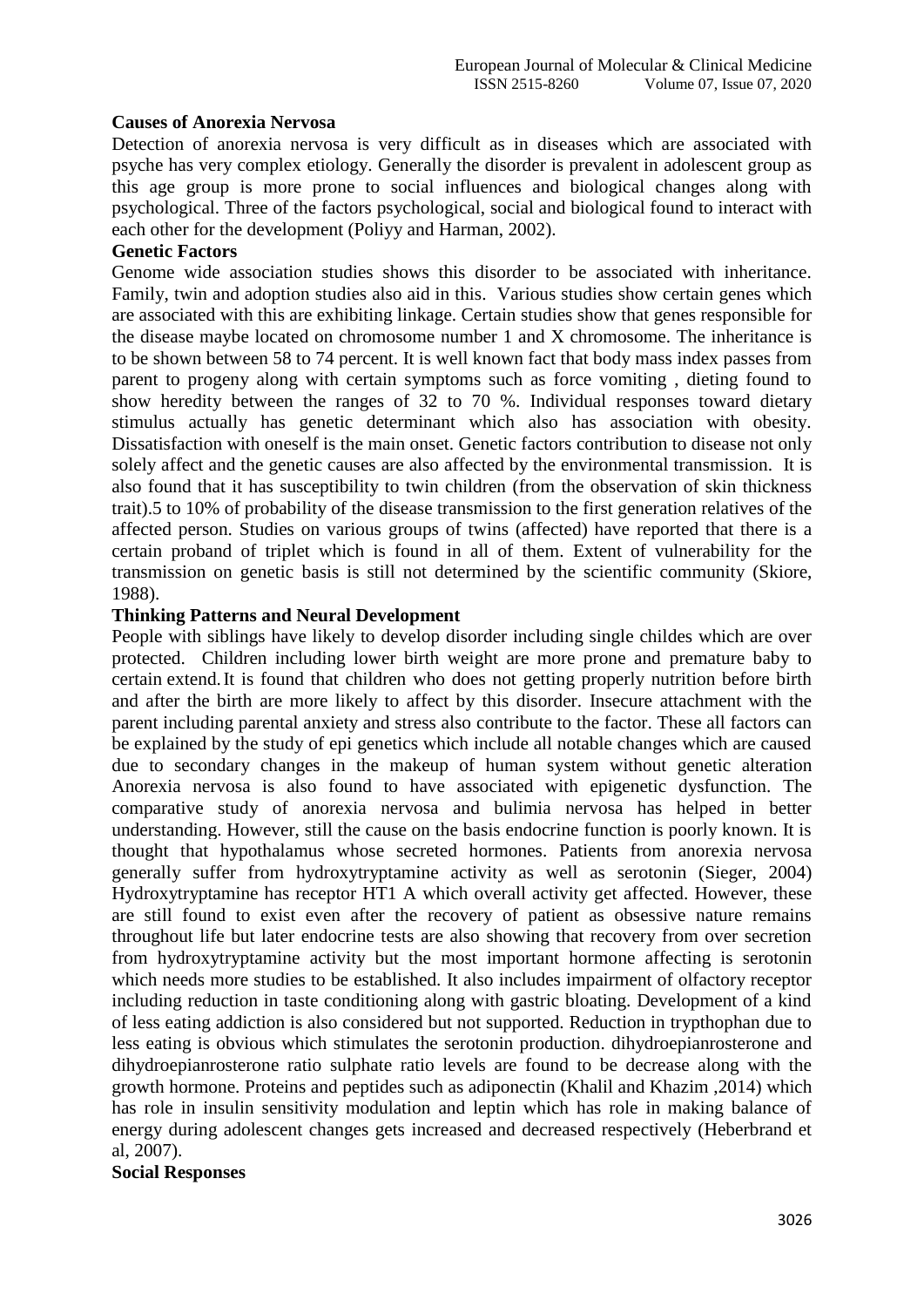there is a certain stereotype and body image which is developed among the society by the aid of western media , advertisements and movies where thin females and muscular males are considered to be perfect ideals which has compelled girls to get prone to these disorders. As per environment and ethnicity is being concerned Asian females are less reported of these cases as compared to females of Caucasian because of different body images perception developed in the regions. Peer pressure most importantly contributes to it. People with adverse childhood experiences including sexual assault also have reported cases of this disorder (Skiore, 1988).

#### **Psychological Factors**

There are lot of psychological factors which are involved in either occurrence and development of disease. Low self esteem and negative and pessimistic approaches leading to develop the disorder. Mood disorders and the eating disorders have found to have strong o relation with each other. Body dissatisfaction also aids in that which comes through the actual body weight and ideal image which is created in the individual. Negative body imaging and misperception together brings body dissatisfaction. Other sort of confusions such as about life, poor ambitions, seeking for short solutions and shortcomings for achieving what one wants and other life problems also aids in the person psyche to move towards disorder development. Over thinking and obsessive thoughts such as there are 74% of the affected think about obsessive thought more than 3 hours a day. People who strive hard to get perfect develop and slowly and slowly gets biasness even for listening food names where the body even start respond faster to resist food even after listening the name of the food items. This is a sort of cognitive biasness and rejection. It is for sure that eating disorders majorly bulimia nervosa and anorexia nervosa find close association where they can affect in a cycle in which low self esteem brings anorexia nervosa and high brings bulimia nervosa. However it is disputed that both the disorders have opposite and contrasting traits (Of and Of, 2002)



**Figure 1: Repeated cycle of Eating disorders**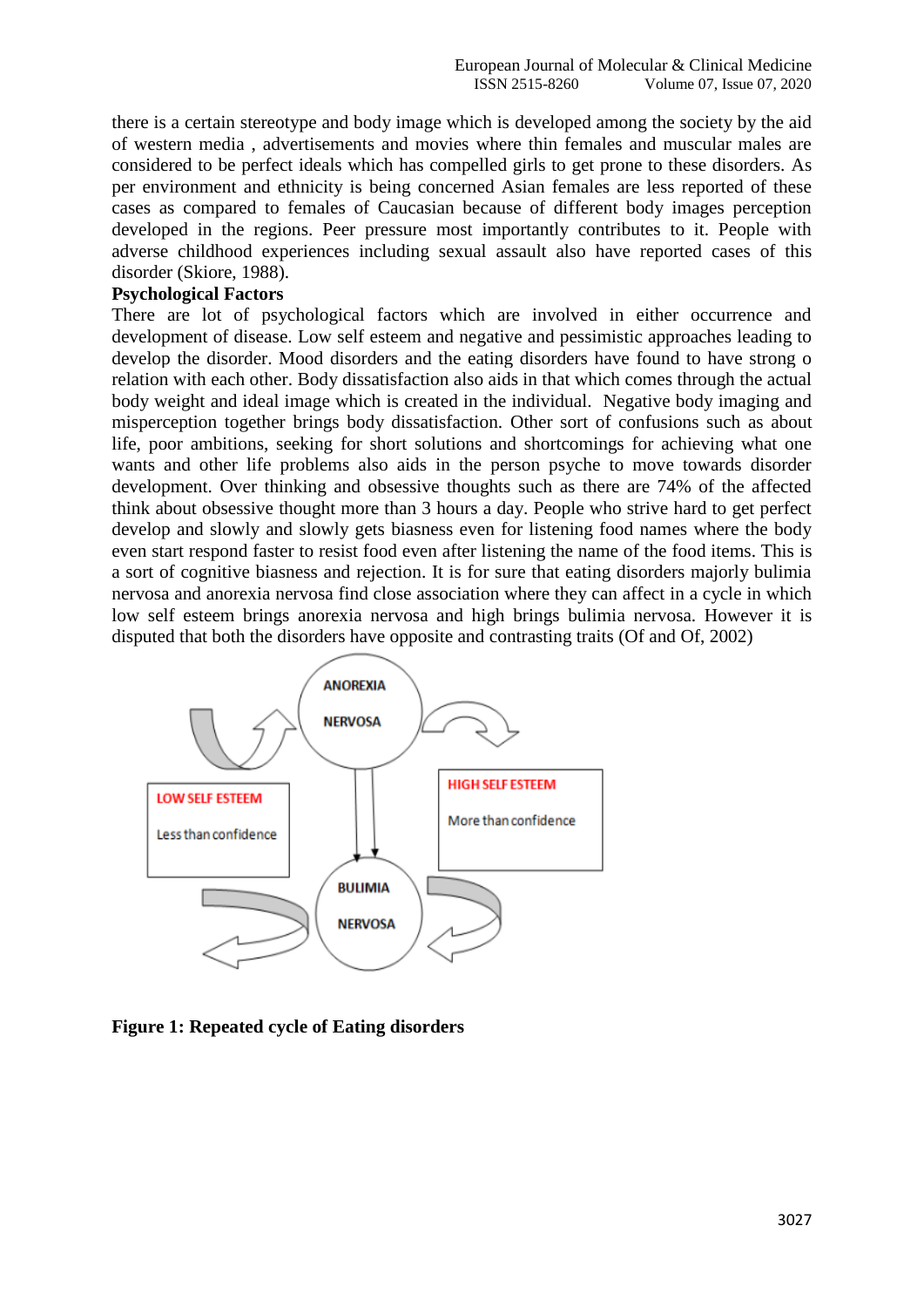# **BULIMIA NERVOSA**

It is simply a continuous and long term habit of over eating and then getting rid of that food by vomiting. The similar kind of disease is mentioned around 370BC but the diagnosis treatment was in the late 1979. Before 20 centuries forceful part of vomiting was the part of habit, healthy practice and as well as culture. In Egypt people used to vomit for three days at least in a month to keep them fit and fine. Rich and elite class of Romans used to indulge in eradication of food by purging in order to have food in several banquets in a single day. it is recorded that roman king Claudius was also affected by bulimia .in ancient asceticism of west it is found that there is a mention of over eating as spiritual and religious practice including Babylonian Talmud. After the advent of  $20<sup>th</sup>$  century the situation got changed; around 1930 anorexic patients were found to have new habits that was also among two different kinds of patients –one with habit of over eating and another with forceful vomiting. Yet at that time the habits were not considered to be a separate disorder. This was first coined by Geralled Russel in the year 1979 and got significance in 1980 when it was added in the diagnostic and statistical manual of mental disorders along with certain psychologists considered to be a risk for all those who were born in that decade (Russell , 1997). Bulimia suffering people will not only eat more and vomit but also do over exercise and use laxatives. Actually this disease can be a post term effect after the anorexia nervosa where after the significant reduction of weight one might get over confidence and start over eating. The regular condition include that because of stress and other factor person will eat more in the initial where in later one will vomit because of developed guilt and shame developed due to over eating.

# **Causes of Bulimia nervosa**

#### **Genetic**

This disease has three stages, stress of less eating is somewhat considered to be an acquired trait whereas over eating is considered to have inheritance and genetics as a secondary cause whereas forceful vomiting has something well to do with genetics. In one of the study it was reported that there were only 3.4 and 2.2 percent chances of inheritance only. There are although very less study which is done on the genetic association of this eating disorder. It is found that there is strong association between people who binged and purged where this association was found to be 46 and 72 %.bivariate twin modeling studies have enabled for a better understanding. This was also affected by environmental factors as well. It is believed that genetic factors of both of them have overlapping nature. It is inheritable in twins but the precise genes are still not determined. The obsessive compulsive disorder also found to be associated with genetics which is found to be associated with bulimia nervosa. Certain genes if not specifically causing the disorder they are less or more likely to bring similar kind of symptoms giving a possibility for genetic association of the disease. Just like people of Africa like larger physiques it is prevalent that women are more likely to get a habit of over eating which later develops into a disorder (Kendler et al., 1991; Morgan, Curtis and Sullivan, 1998, Kaye ,2008)

# **Social Responses**

Generally bulimia nervosa occurs in society where food is not abundant and rotund body shape becomes an ideal. It is just that people are obsessive to achieve what is not possible. It is also reported that in societies where there is a portrait image of thinness which leads to pressure on the adolescent and other people who are not able to differentiate between right and wrong start develop an habit of over eating for stress bursting and then vomiting. Families also involve in this which include poor parenting (maternal competition, jealousy and paternal seductiveness). Mothers who have bulimia nervosa have a negative perception for food eating practices and affect eating habits for children causing as a "habit inheritance". Childhood abuse has much to do with bulimia (Of and Of, 2002).

#### **Neural Development**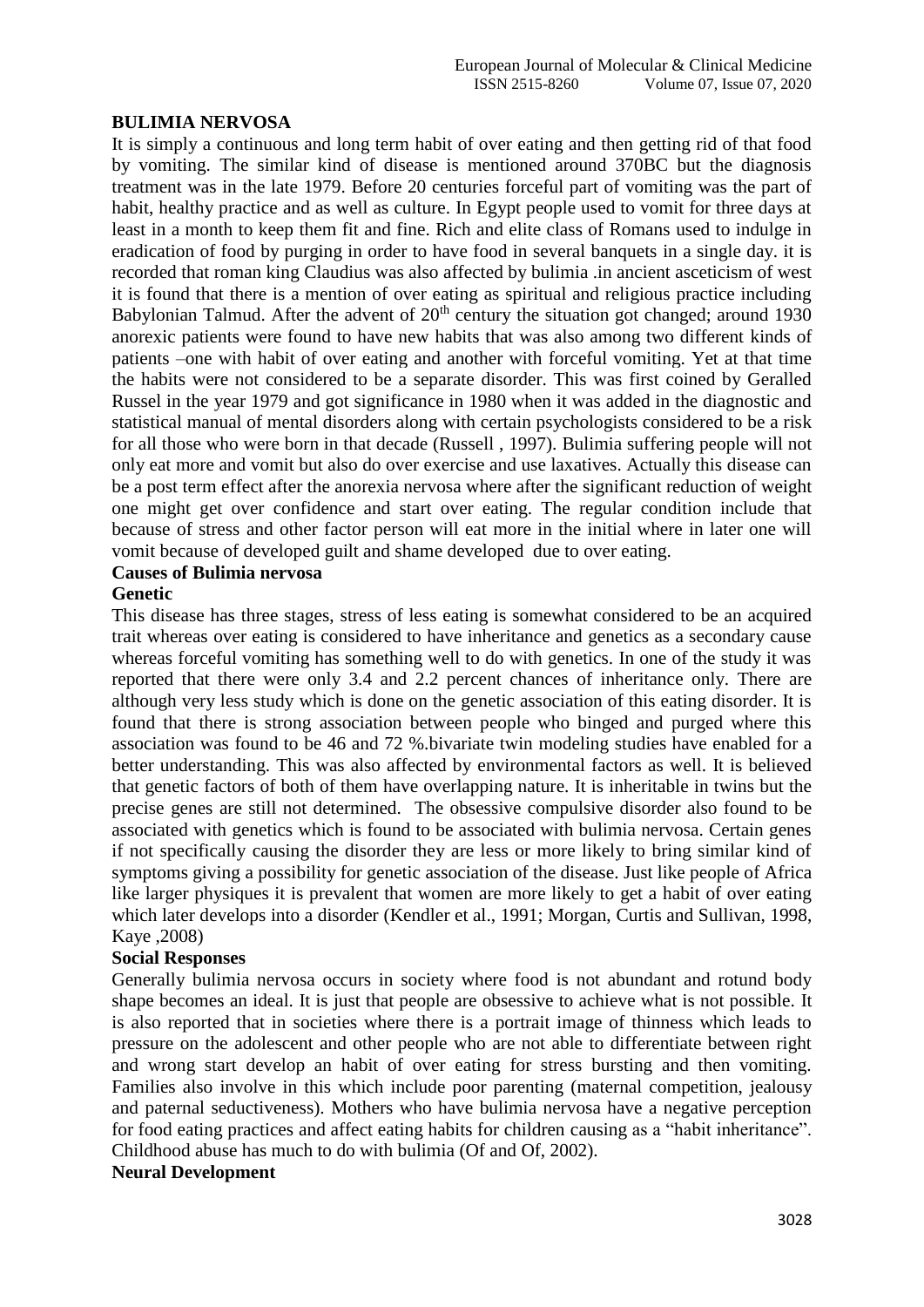There is a sort of craving or addiction (addiction word is generally avoided by the psychologists) for consumption of food. This is because of increasing cephalic activity which leads to mind hunger making patients in the practice of over eating. Although hormone studies in eating disorders is completely co relational it is found that study of bulimia nervosa is even more difficult as compared to anorexia nervosa. Cholesystokinin and leptin are the key enzymes which have role in the bulimia nervosa. Cholecystokinin(Hannon ,2012) and leptin get decreased in the patients of bulimia because generally protein intake gets reduced(Jimerson et al 2000 ) Imbalance in the diet involves decrease concentration of various important macromolecules gets affected as a result bringing to emotional instability. Contrast to anorexia; in bulimia there is significant decrease in hydroxytryptamine activity. The signal receptor which is associated with it is less responsive in the case of bulimia nervosa. Serotonin is a kind of neurotransmitter which is important in appetite regulation. There is a significant level in the increment of serotonin in the bulimia patients (Seiger , 2004). Increase weight will increase insulin level (Of and Of, 2002, Walters et al., 1992)

#### **Psychological Responses**

Poor self-image and negative perception toward life bring the disorder. People with this disorder have habit of getting emotional relief by over eating. The foremost important factor includes starvation. This also involves continues cycle of repelling food and then over eating it and then trying to get rid out of it. Bulimia patients generally have high hostility as compared to people with anorexia patients. People with the reported case of binging and purging have been found to have reduced stress level after the activity. Slowly and slowly it becomes an effective method of anger management and controlling for the affected people. Thus people with bulimic responses have less anger as compared to anorexic patients. Low self esteem and high perfectionism including body dissatisfaction also contributes to this. These three features are similar in both of the disorders. Starvation and negative emotions brings out a combination of eating and vomiting. Binging and purging brings obesity which further brings negative emotions worsening the state. Obesity brings low confidence and poor self image which will force the person to exclude the intake food. It also brings the person to immediate go for excreting food immediately after eating. People with bulimia nervosa have found to spend more time in washrooms (Kaye, 2008).

#### **Multifactorial Development**

Bulimia is much more complex so there is a need of a model system in order for better understanding. One of the developed model is fair burn model which explains bulimia causes and techniques for long term enhancement and short term reduction. But for the causative factor to be determined most of the times there is aneed of individualistic and person to person specific studies(Waller and Sheffield, 2008)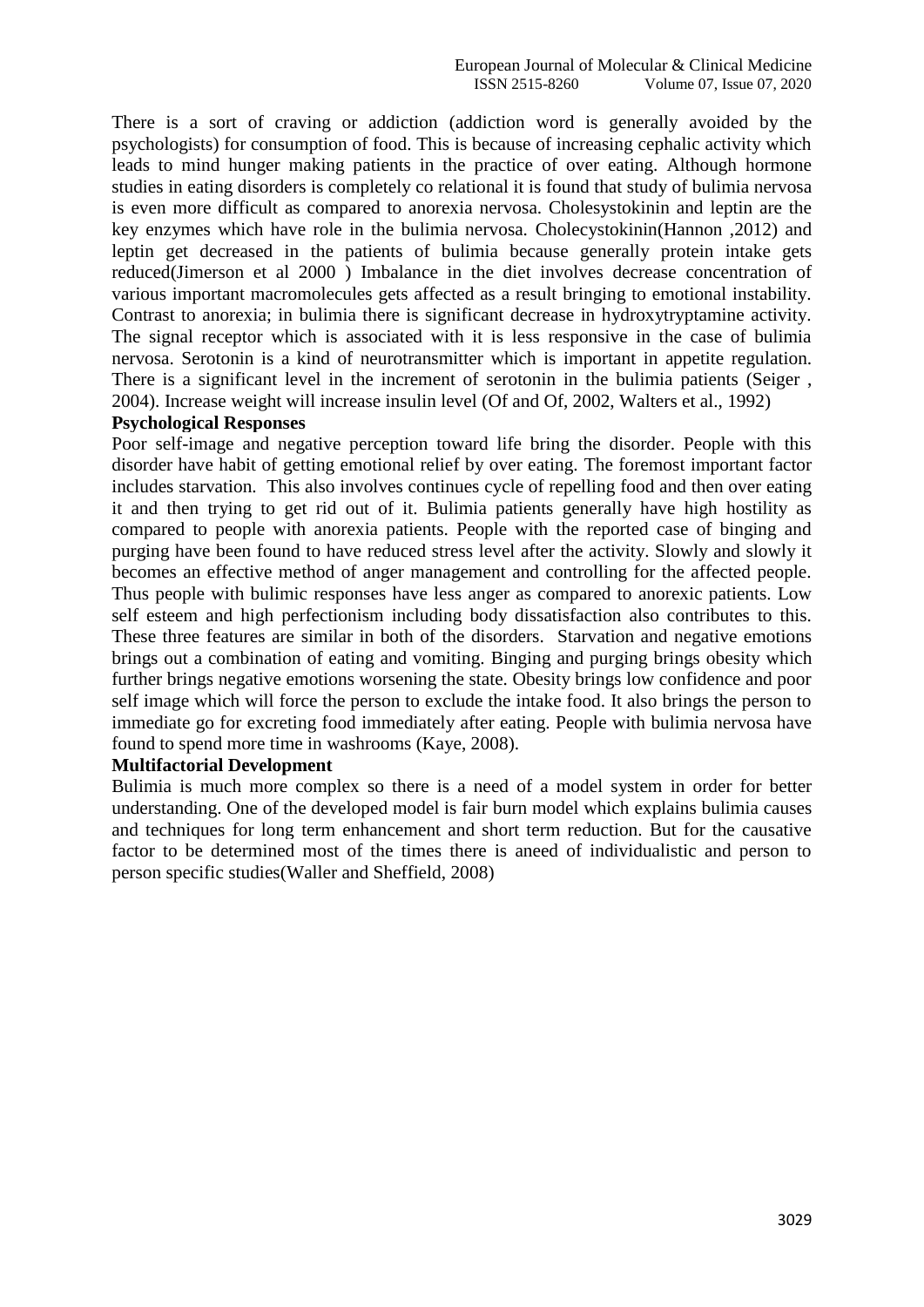

# **Figure 2: Psychological Trait of Bulimia Nervosa (Kaye 2008)**

Various studies showed that obesity and Diabetes are also responsible for eating disorders (Sharma et al 2014, Jangra et al. 2020, Kumar et al. 2020a, Kumar et al. 2020b, Maidullah and Sharma 2019, Singh et al. 2010, Kumar et al. 2020c, Banerjee et al. 2020, Bashary et al. 2020, Khursheed et al. 2019, Sharma et al. 2019, Garg et al. 2019, Shafi et al. 2019, Prabhakar et al. and Khatik et al. 2019).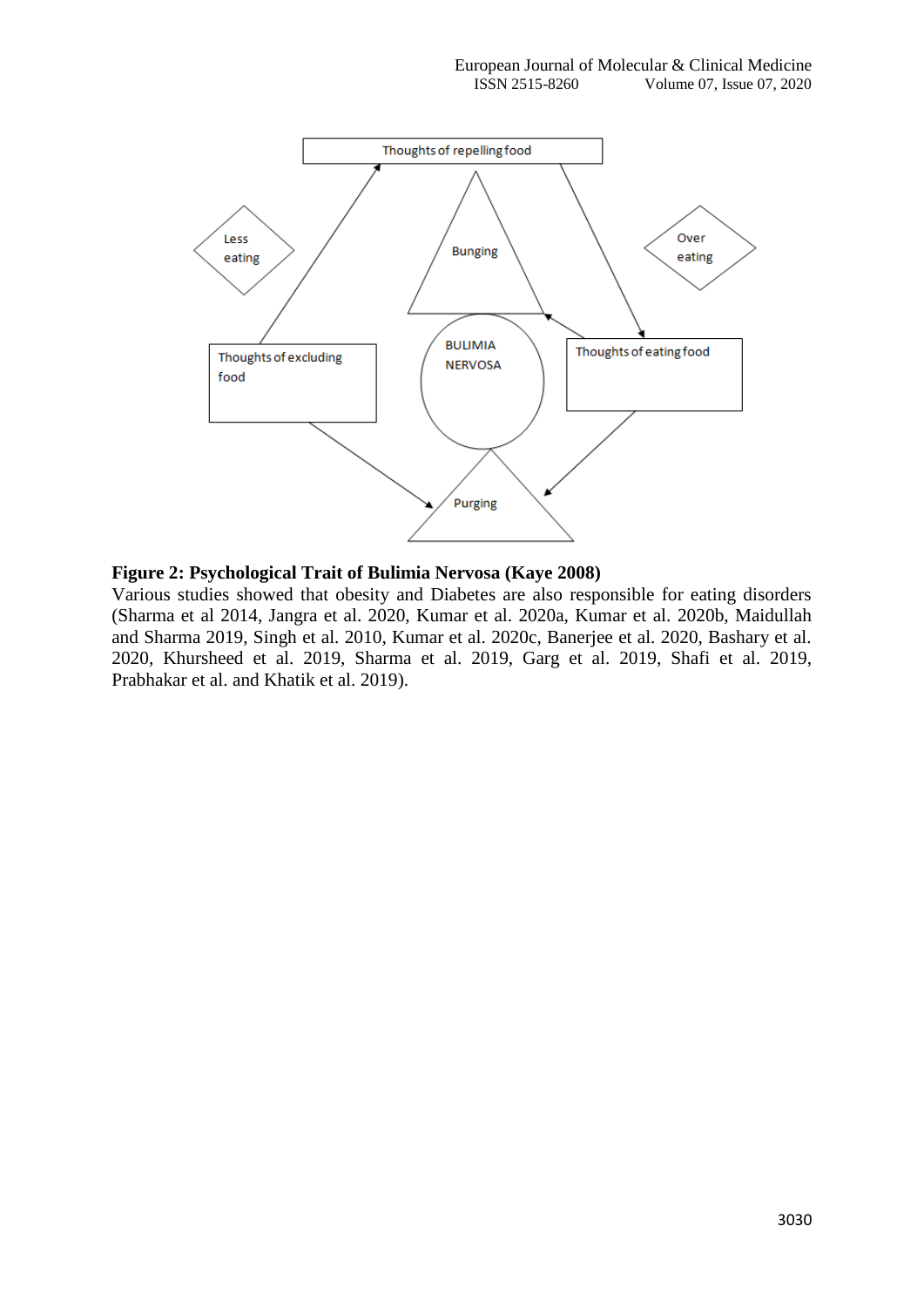# **REFERENCES**

Brumberg, J.J., 2000. *Fasting girls: The history of anorexia nervosa*. Vintage.

Russell, G.F., 1997. The history of bulimia nervosa. *Handbook of treatment for eating disorders*, *2*, pp.11-

Bruch, H. and Bruch, H., 1973. *Eating disorders: Obesity, anorexia nervosa, and the person within* (Vol. 5052). New York: Basic Books.

Polivy, J. and Herman, C.P., 2002. Causes of eating disorders. *Annual review of psychology*, *53*(1), pp.187-213.

Thomas, D.R., 2009. Anorexia. *Drugs & aging*, *26*(7), pp.557-570.

Hebebrand, J., Muller, T.D., Holtkamp, K. and Herpertz-Dahlmann, B., 2007. The role of leptin in anorexia nervosa: clinical implications. *Molecular psychiatry*, *12*(1), pp.23-35.

Kaye, W., 2008. Neurobiology of anorexia and bulimia nervosa. *Physiology & behavior*, *94*(1), pp.121-135.

Khalil, R.B. and El Hachem, C., 2014. Adiponectin in eating disorders. *Eating and Weight Disorders-Studies on Anorexia, Bulimia and Obesity*, *19*(1), pp.3-10.

Steiger, H., 2004. Eating disorders and the serotonin connection: state, trait and developmental effects. *Journal of Psychiatry and Neuroscience*, *29*(1), p.20.

Jimerson, D.C., Mantzoros, C., Wolfe, B.E. and Metzger, E.D., 2000. Decreased serum leptin in bulimia nervosa. *The Journal of Clinical Endocrinology & Metabolism*, *85*(12), pp.4511- 4514.

Hannon‐Engel, S., 2012. Regulating satiety in bulimia nervosa: the role of cholecystokinin. *Perspectives in psychiatric care*, *48*(1), pp.34-40.

Pigott, T.A., Altemus, M., Rubenstein, C.S., Hill, J.L., Bihari, K., L'Heureux, F., Bernstein, S. and Murphy, D.L., 1991. Symptoms of eating disorders in patients with obsessivecompulsive disorder. *The American journal of psychiatry*, *148*(11), pp.1552-1557.

Kendler, K. S. et al. (1991) 'The genetic epidemiology of bulimia nervosa', American Journal of Psychiatry, 148(12), pp. 1627–1637. doi: 10.1176/ajp.148.12.1627.

Morgan, J. F., Curtis, D. and Sullivan, P. (1998) 'Genetic epidemiology of binging and vomiting [1] (multiple letters)', British Journal of Psychiatry, 173(NOV.), pp. 439–440. doi: 10.1192/bjp.173.5.439a.

Of, A. and Of, A. (2002) 'Auses of', Young, pp. 187–213.

Skiore, N. (1988) 'ANOREXIA NERVOSA ':, 32.

Waller, G. and Sheffield, A. (2008) 'Diagnosis, aetiology anD assessment Causes of bulimic disorders'.

Walters, E. E. et al. (1992) 'Bulimia nervosa and major depression: A study of common genetic and environmental factors', Psychological Medicine, 22(3), pp. 617–622. doi: 10.1017/S0033291700038071.

Woerwag-Mehta, S. and Treasure, J. (2008) 'Causes of anorexia nervosa', Psychiatry, 7(4), pp. 147–151. doi: 10.1016/j.mppsy.2008.02.010.

Sharma A., Verma S., Prasad S.B. Evaluation of anti-obesity activity of convolvulus pluricaulis extract. International Journal of Toxicological and Pharmacological Research, 6(4), 2014.

Jangra S., Pothuraju R. Functional significance of gum acacia in the management of obesity. Current Pharmaceutical Design, 26(3), 2020.

Kumar M., Guleria S., Chawla P., Khan A., Kaushik R. Severity, types, factors affecting and strategy to overcome obesity. Plant Archives, 20, 2020.

Kumar M., Guleria S., Chawla P., Khan A., Modi V.K., Kumar N., Kaushik R. Anti-obesity efficacy of the selected high altitude Himalayan herbs: in vitro studies. Journal of Food Science and Technology, 2020.